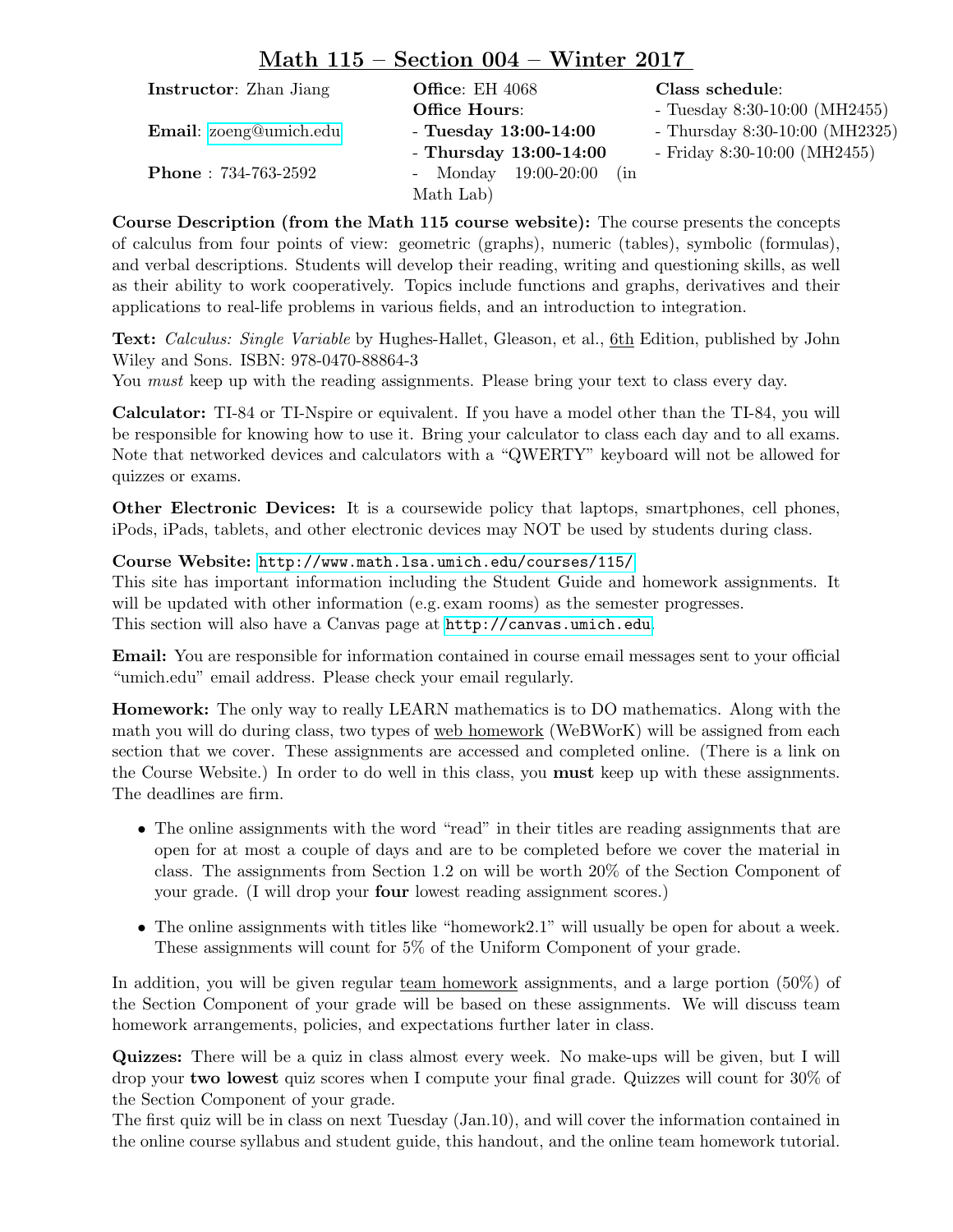## Uniform Exams:

| First Exam $(25\% \text{ of Uniform Component})$ :                                            | Wednesday, February $8 \quad 8:00 - 9:30 \text{ pm}$ |                         |
|-----------------------------------------------------------------------------------------------|------------------------------------------------------|-------------------------|
| Second Exam (30% of Uniform Component): Wednesday, March 22                                   |                                                      | $8:00 - 9:30$ pm        |
| Final Exam (40% of Uniform Component): Monday, April 24                                       |                                                      | $10:30$ am - $12:30$ pm |
| Exam times are *not* Michigan time, and the dates for the exams are absolutely firm. Make pla |                                                      |                         |

Exam times are \*not\* Michigan time, and the dates for the exams are absolutely firm. Make plans now to be certain these dates are in your calendar. Generally, only students with a regularly scheduled class are accommodated at an alternate time. Anyone with a regularly scheduled class during these times should let me know immediately. Note that travel is *not* a sufficient excuse to have an exam scheduled on a different day. Missing an exam with an unapproved or undocumented excuse will result in a grade penalty in the course.

Gateway Exam: There will be one gateway exam in this class (covering differentiation rules). he gateway will be open for a specific period of time between the first and second exams. Students will lose a **whole letter grade** (on their grade for the course) for failing to pass the proctored gateway during the open period. More details are available on the course website, and this will be discussed further in class.

Grading Policy: All sections of Math 115 use the same grading guidelines to standardize the evaluation process. A complete explanation of the grading policy is given in the Student Guide on the course website. Look under the heading "Grading System".

## Other important dates:

- M.L.K. day: Monday, January 16.
- Last day to drop without a "W" grade: Tuesday, January 24.
- Winter Break: Monday February 27- Friday March 3.
- Last day to drop with a "W" grade (LSA approved): Friday March 17.
- Last day of class: Tuesday, April 18.

Academic Integrity: According to the LSA Community Standards of Academic Integrity, the College "prohibits all forms of academic dishonesty and misconduct. Academic dishonesty may be understood as any action or attempted action that may result in creating an unfair academic advantage for oneself or an unfair academic advantage or disadvantage for any other member or members of the academic community." Do NOT cheat. If you cheat in this class, you risk failing the course. If you have any questions about what is, or is not, allowed in this course, please ask.

In Class: You are required to come to class. Students who do not attend class rarely succeed in this course. If you must miss class for any reason, it is your responsibility to get notes from a classmate and catch up on the material. You are also responsible for the information given in any announcements made during class. A few points to remember:

- Bring your book and calculator to class every day, and come prepared to work and participate. (This includes doing the assigned reading and homework before arriving to class.)
- Participate in all class activities, including in-class group work, presentations, and discussion.
- Come to class on time and do not leave early. If for some reason you absolutely have to arrive late or leave early, please let me know in advance and do so discretely.
- Treat your peers and instructor with respect and abide by all course policies.
- Remember that no cell phones, tablets, computers, or other "gadgets" may be used in class. Texting is strictly prohibited. If you break this rule, I will hold onto your device for that class.
- You are allowed to leave only after I made the announcement that the class is over.

Math Lab: Free tutoring from the Mathematics Department in East Hall B860.

|        | Hours: Monday through Thursday $11:00 \text{ am} - 4:00 \text{ pm}$ and $7:00 \text{ pm} - 10:00 \text{ pm}$ |
|--------|--------------------------------------------------------------------------------------------------------------|
| Friday | $11:00 \text{ am} - 4:00 \text{ pm}$                                                                         |
| Sunday | $7:00 \text{ pm} - 10:00 \text{ pm}$                                                                         |

Accommodations for Students with Disabilities: If you think you need an accommodation for a disability, please let me know as soon as possible. In particular, a Verified Individualized